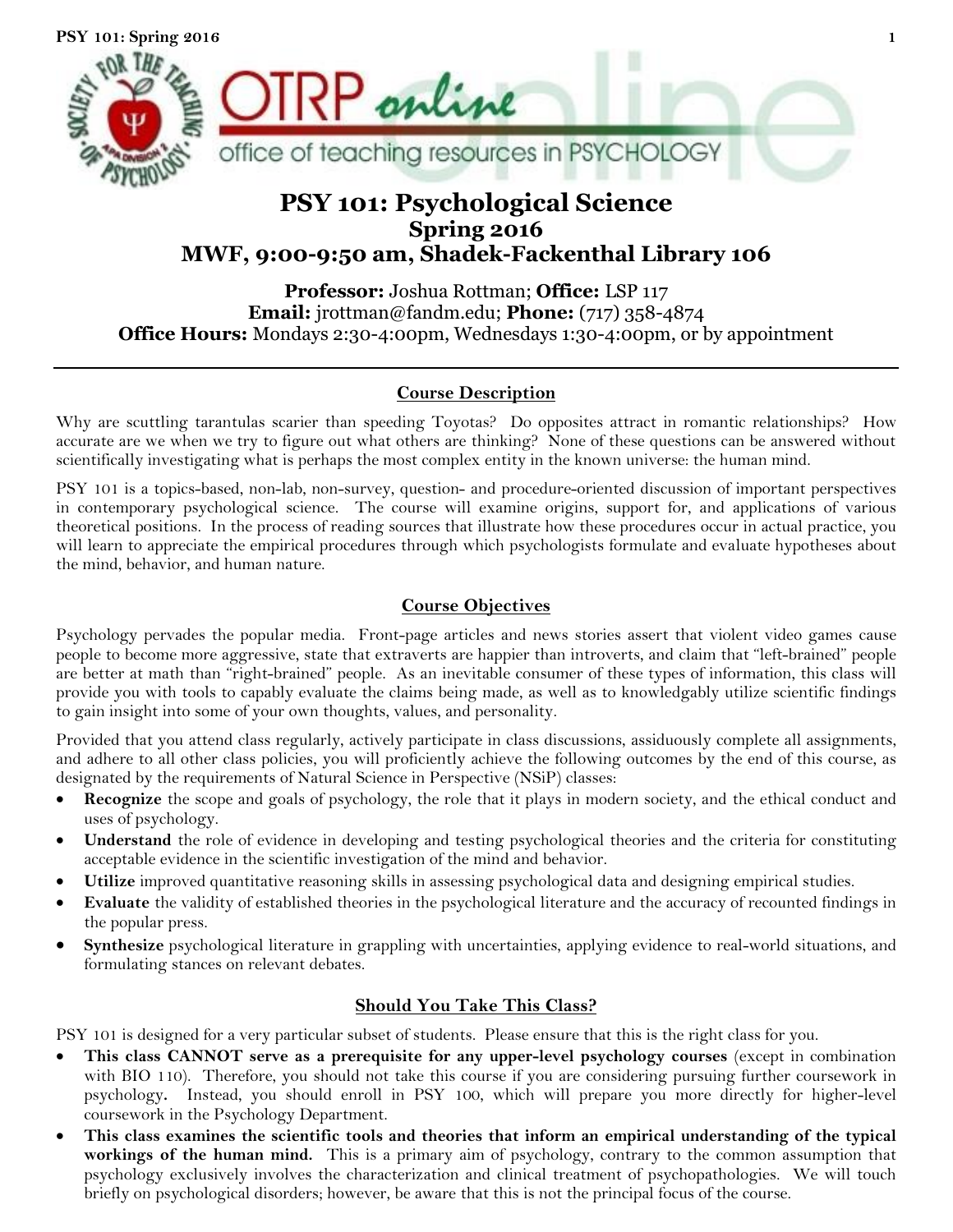**This class will be rigorous and will require thorough engagement with the material.** Psychology sometimes has the reputation of being easy  $-$  a "soft science". However, like other scientific disciplines, it requires critical thinking and understanding many counterintuitive concepts. Arguably, psychology addresses some of the most difficult questions ever asked by scientists. Earning a high grade in this course will not be easy, and you will need to consistently keep up with readings, thoughtfully contribute to discussions, and put in substantial effort on assignments.

## **Required Texts**

- Pinker, S. (2002). *The blank slate: The modern denial of human nature*. New York, NY: Penguin.
- Prinz, J. J. (2012). *Beyond human nature: How culture and experience shape the human mind*. New York, NY: Norton.
- Stanovich, K. E. (2013). *How to think straight about psychology* (10th ed.). Boston, MA: Pearson.
- Additional material posted on Canvas (canvas.fandm.edu) or provided via hyperlinks.

## **Course Requirements and Grading**

You have the potential to earn up to 100 points in this course (plus up to 2 points of extra credit), as follows:

|           | Participation Reading Responses Presentation Midterm Exam Study Design Active Learning Final Paper |           |           |           |          |           |
|-----------|----------------------------------------------------------------------------------------------------|-----------|-----------|-----------|----------|-----------|
| 10 points | <b>20 points</b>                                                                                   | 10 points | 15 points | 15 points | 5 points | 25 points |

Letter grades will be assigned as follows (decimals will be rounded to the nearest whole number):

| $\mathbf{A} \quad 93-100$ | $A - 90 - 92$ $B + 87 - 89$ |  | <b>B</b> $83-86$  | $B-80-82$ |  | $C+ 77-79$   |
|---------------------------|-----------------------------|--|-------------------|-----------|--|--------------|
| $C$ 73–76                 | $C-70-72$ D+ 67-69          |  | $D \quad 63 - 66$ | $D-60-62$ |  | $F = 0 - 59$ |

# **Class Participation**

Research has convincingly shown that active participation makes learning more effective. You are expected to come to class prepared to discuss all of the assigned readings critically and creatively, making intelligent points and raising thought-provoking questions that touch upon elements ranging from the nitty-gritty (e.g., a flaw in the design of an experiment) to the bigger picture (e.g., the broadest implications of a finding). The grade for participation will reflect the quality – rather than quantity – of your in-class comments and questions, as well as your engagement with classmates and your encouragement of their participation. In order to give everybody an equal opportunity to receive a full 10 points, I may sometimes refrain from calling on frequent participators and I may institute random cold calling at any time. If you do not wish to answer when I cold call on you, simply state that you would like to participate at a later time instead. Do not engage in side conversations; instead, I request that you direct your questions to the whole class. Please respect a diversity of opinions and questions, and aim to contribute constructively and considerately.

Participation grades will be assigned according to the following benchmarks. Borderline grades will be adjusted based on attendance and punctuality. I will periodically update participation grades on Canvas.

- 10 = Always prepared for discussion, having thought critically about all assigned readings and formulated questions for discussion. Comments are thoughtful and reveal a deep engagement with the material. Respectfully engages others and generously listens to their contributions, and consistently elevates the level of discussion.
- 8 = Comes to class having completed the readings, but does not have discussion questions in mind. Comments are often thoughtful, but they do not always elevate the level of discussion.
- $6 =$  Waits for others to raise interesting questions and comments infrequently, often only when prompted.
- 4 = Infrequently comes to class prepared and rarely contributes to discussion.
- $2 =$  Almost never participates in discussion, and is not actively engaged during class.

# **Weekly Reading Responses**

Each Sunday by 5:00pm (with the exceptions of Weeks 1, 6, and 8), you are required to write a short (approx. 250-word) reading response ("RR") that critically discusses the assigned reading(s) for the next week. This can either take the form of a brief paragraph or bullet points, and can additionally include questions for discussion. These responses should be written in the Discussion forum on Canvas. (However, note that these will be openly viewable by the other students in the class. If you would ever like to submit something less publicly, you may instead submit your RR to me via email.)

Possible content includes discussing potential applications to your own life or the lives of others, contradictions or agreements between different readings, comments or questions about particularly interesting or confusing aspects of the readings, potential follow-up research, and/or critiques of the readings (including discrepancies between the data and the interpretation of the results). Please be civil in your responses, and focus on details that are specific to the assigned readings. Because you are writing brief responses, it is important that you stay focused and do not include irrelevant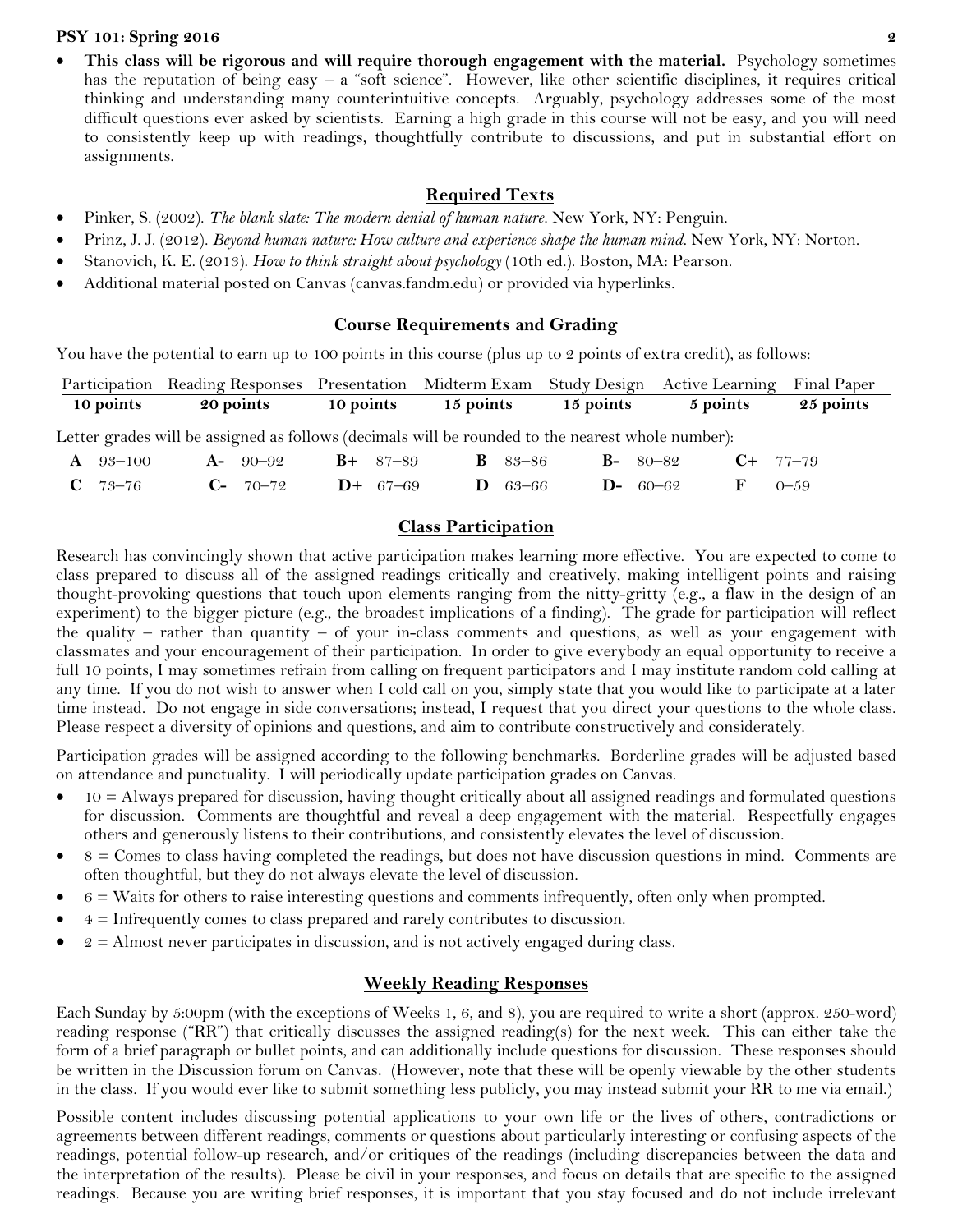details. You must turn in a total of 10 RRs, which means that you are allowed 1 "pass". If you submit an additional RR, your lowest grade will be dropped. Each RR will be worth 2% of your final grade, and will be scored as follows:

- 2 = Demonstrates a deep engagement with the readings. Provides shrewd insights or raises provocative questions.
- 1 = Merely summarizes readings, and/or does not provide insightful fodder for discussion.
- $0 =$  Does not provide evidence of having completed the readings, and/or is considerably below the word limit.

# **Team Presentation**

In small groups of three or four, you will lead a 20-minute class presentation on representations of psychology in the popular media. Your team will identify a television clip, news article, blog, or any other secondary source that describes a specific psychological finding. You will be required to find the primary source in which the experimental data were published and then present on the discrepancies between how the work is presented in the media and in the original paper. Describe what the journalist did well and what they could have improved upon. Each team member is expected to contribute equally to this project, and (with the exception of unusual circumstances) every member of your group will receive the same grade. The presentation will be graded according to the following benchmarks:

- 10 = Provides insightful, high-level commentary about discrepancies and similarities between secondary and primary sources. Displays excellent teamwork.
- 8 = Provides some insightful commentary about discrepancies and similarities between secondary and primary sources, but does not go into depth. There are indications that the team struggled to work together effectively.
- $6$  = Merely summarizes the articles being discussed. Teamwork is lacking.
- 4 = Provides only a cursory summary of the articles being discussed. Teamwork is lacking.
- $2 =$  Assignment was not fully completed and the team is unprepared for their presentation.

## **Midterm Exam**

The exam will cover all material from the first half of the semester, and will include a total of 30 multiple-choice questions. It will be open-book and open-note; you may use any non-electronic aids that you would like to bring to class (NB: this does not mean that you will be able to earn a high grade without studying). You will not be assessed on your memorization of isolated facts, but rather on your ability to synthesize and apply the information that you have learned, which will require a deep understanding of the material.

# **Study Design Project**

For this assignment, you will identify a psychological hypothesis and describe how it could be scientifically tested by detailing two studies: one correlational and one experimental. You can address a nearly endless array of phenomena, so choose a topic that is of genuine interest to you. This assignment will be submitted in two stages: First, a one-sentence proposed hypothesis is due via email by March 4. After receiving approval, you should write a 1,000-word paper  $(\pm 250$ words) describing your hypothesis, your intended participants, your methods, and the possible limitations of your studies in confirming or disconfirming your hypothesis. You should imagine that a researcher will be conducting your study based on the information you provide; be sure to include sufficient detail about your methods (you may wish to include an Appendix presenting specific questions that will be given to participants). This will be due by March 25, and should be uploaded to Canvas with only your F&M ID number for identification. This project will be graded as follows:

- 15 = Demonstrates a solid understanding of correlational and experimental design. Formulates a creative and realistic means of testing a hypothesis, with precise detail about methods and limitations.
- 12 = Demonstrates a good understanding of correlational and experimental design, with minor misconceptions. Formulates a passable means of testing a hypothesis, with adequate detail about methods and limitations.
- 9 = Demonstrates some understanding of research design, but has several prominent misconceptions. Formulates an unrealistic or mistaken method for testing a hypothesis, with vague details about methods and limitations.
- $6 =$  Demonstrates an inaccurate understanding of research design. Fails to present a reasonable methodology.

# **Active Learning Requirement**

You are required to participate in three hours of research in the Psychology Department, which will involve taking part in a combination of several studies lasting for 30–90 minutes each. This experience will allow you to contribute to psychological science while simultaneously gaining first-hand insight into how actual experiments are conducted. You can sign up to participate at [fandm.sona-systems.com](https://fandm.sona-systems.com/) (check back regularly for new postings). If you do not wish to participate in research, or if you fail to show up for more than one study without cancelling your appointment, you will need to complete a writing assignment as an alternative for receiving credit (please contact me for details).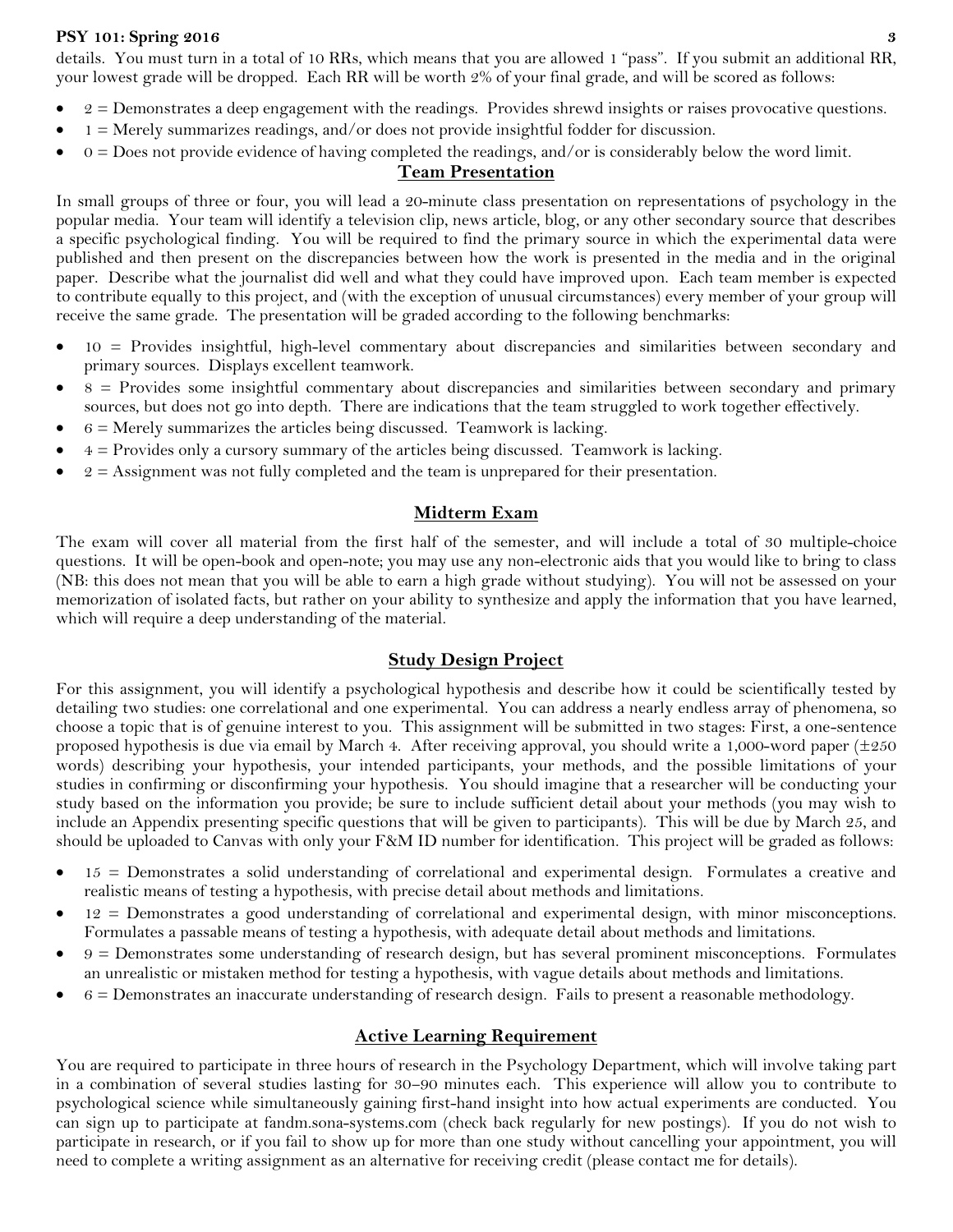You are additionally required to attend the Psychology Research Symposium on April 19 from 7pm–10pm, during which the experimenters will present the findings of their research projects (including those in which you participated). You will receive 1 point for handing in summaries of two of the presentations, which will be graded on a pass/fail basis.

Finally, you will receive 1 point for writing 500 words about either (a) a personal life experience as interpreted through the lens of psychology, or (b) an outside lecture related to psychology that you attend during the course of the semester. This can be submitted anytime before the end of the semester, and will be graded on a pass/fail basis.

### **Final Paper**

In 2,500 words (±500 words), you should attempt to convincingly resolve the nature/nurture debate once and for all. This need not be an all-or-none argument, but rather should evaluate the evidence in a nuanced way to reach a reasonably tempered conclusion. In doing so, you should heavily utilize information from class readings (primarily Prinz's and Pinker's books, but also Stanovich's book and other assigned articles) to demonstrate a thorough grasp of psychological science and the fundamental issues at stake in disputes about nature and nurture. Optionally, you may also find it helpful to incorporate at least one academic paper that you have found via Google Scholar or a library database (NB: one way to find these is to look up the references that are cited in the endnotes of your books). Finally, you should briefly discuss the potential ethical ramifications of your argument.

You may choose to be creative in your approach (for example, you could write a short play involving a dramatic dialogue between Pinker and Prinz, as long as it includes appropriate citations). However, keep in mind that you will be graded on your application of evidence and your understanding of psychology, as well as your ability to synthesize multiple readings from the semester and your success in formulating a persuasive argument. This paper must be uploaded to Canvas during finals week (date/time T.B.A.) with only your F&M ID number for identification. If you would like to receive feedback on this paper, please "opt in" by adding a note in the Comments section on Canvas.

I am happy to provide extensive feedback on outlines or drafts that are submitted on or before the last day of class (April 20). **I strongly encourage you to take advantage of this opportunity.**

The paper will be graded according to the following benchmarks:

- 25 = Presents a clear argument that thoroughly and insightfully analyzes the strengths and weaknesses of both naturist and nurturist claims in order to support a clear position in this debate. Accurately evaluates and synthesizes a range of evidence – and in doing so, demonstrates a thorough grasp of experimental design, a deep understanding of how theory informs the interpretation of scientific data, and an awareness of the role that uncertainty plays in psychology.
- 20 = Presents a good argument that makes an effort to analyze the strengths and weaknesses of both naturist and nurturist claims in order to support a clear position in this debate. Evaluates and synthesizes evidence from multiple readings in a way that demonstrates an emerging grasp of experimental design, a basic understanding of how theory informs the interpretation of scientific data, and a imprecise awareness of the role that uncertainty plays in psychology.
- 15 = Presents a weak argument that only cursorily analyzes the strengths and weaknesses of the opposing position and neglects a complete discussion of the strengths and limitations of the thesis being maintained. Does not adequately evaluate or synthesize evidence from the readings. Provides a limited degree of understanding how methodology, theory, and uncertainty play important roles in drawing conclusions about scientific data.
- 10 = Struggles to present an argument, and fails to address relevant textual evidence. Provides only hints of understanding how methodology, theory, and uncertainty play important roles in drawing conclusions about scientific data.
- 5 = Incomplete and unfocused. Displays minimal reflection on the topic and no evidence of understanding the purpose of the assignment. Many elements are entirely absent.

# **Extra Credit Opportunities**

- You can receive 0.25 points of extra credit for coming to my office hours at least once in the month of January.
- You can receive 0.25 points of extra credit for visiting the Writing Center at least once for help on an assignment.
- You can receive 0.25 points of extra credit for sending me a current news article that is relevant to psychology (not including the article you use in your team presentation). You may be called upon to describe the major findings during class. You can send up to 4 articles during the course of the semester (up to 1 point total).

# **Appealing Grades**

If you receive a grade that is inconsistent with what you believe you should have earned, you have one week to set up an appointment with me to appeal your grade. When scheduling this appointment, you must submit a written statement explaining your case. After one week has passed, all grades are considered final.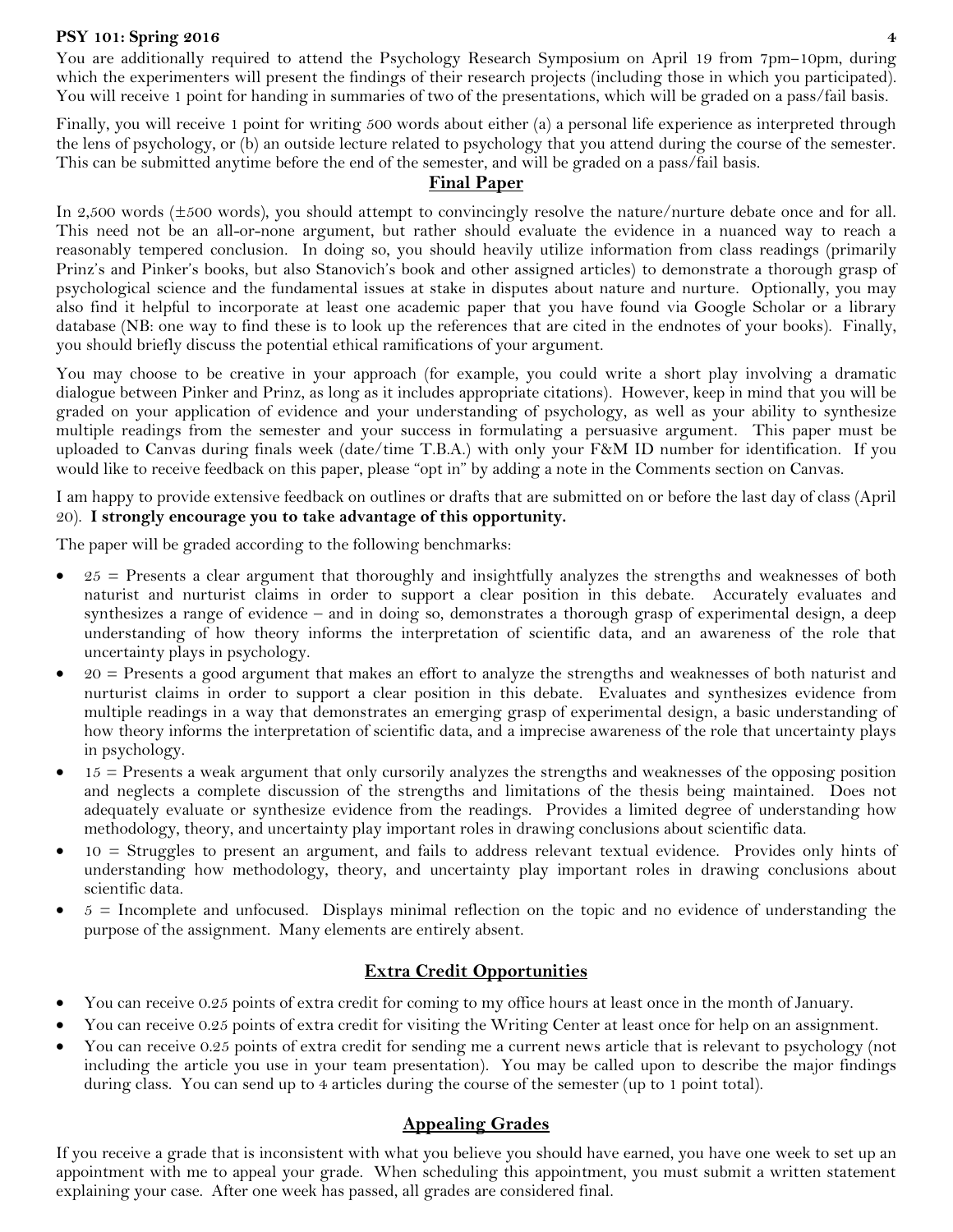# **Revising Assignments**

You have the opportunity to revise all of your RRs, as well as your Study Design Project, within a week of receiving a grade. For each additional point that you earn in your revision, an extra half point will be added to your original grade (e.g., if your grade on your initial RR was a 1, and your revision is worth 2 points, you will receive 1.5 on that RR).

#### **Policy on Late Assignments**

You will lose one point for every day that an assignment is late. In extreme cases when unexpected and unavoidable circumstances prevent you from completing an assignment on time, please inform me as soon as possible, and I will use my discretion to determine whether to waive the late penalty.

### **Policy on Electronic Devices**

One of the wonderful aspects of studying psychology is that experimental results can often be applied to everyday life. Improving learning and retention of classroom material has been studied empirically, and it has been found that learning is significantly hindered when electronic devices are permitted in classrooms. For example, a recent paper (Mueller & Oppenheimer, 2014) found that understanding of lecture material was improved for students who took notes using paper notebooks compared to students who took notes using laptops (even when these students were prevented from also using Facebook, etc.). Laptops and cellphones have also been showed to pose substantial distractions for other students. Therefore, **you may not use ANY electronic devices during class** unless you have a compelling reason for using a laptop to take notes (if this is the case, please speak with me privately).

#### **Academic Integrity**

I take academic honesty **very** seriously. You risk severe consequences by committing acts of plagiarism (i.e., representing someone else's work as your own), cheating, falsification, impersonating, or other similar offenses, including facilitating another student in committing an act of academic dishonesty. Penalties for these offenses will be carefully assessed on a case-by-case basis, and may include receiving a failing grade in the course or expulsion from F&M. Please refer to the Franklin & Marshall College Catalog for additional details.

#### **Disability Accommodations**

Academic accommodations are available for students with disabilities. Please schedule an appointment with me immediately to discuss any accommodations for this course that have been supported by appropriate documentation and approved by the Office of Disability Services. I will keep all information confidential.

#### **Communication**

Email is generally the best way to reach me. Unless I announce otherwise, I will almost always respond within 24 hours. I will also be available to talk in my office during the times listed at the top of the syllabus, by appointment, and whenever my door is open. I encourage you to take advantage of this. Because this course involves some discussion of sensitive topics, it may trigger a stress response or lead to uncomfortable emotional reactions. I will ensure that the classroom atmosphere remains compassionate; however, you may wish to speak with me privately about any concerns that lectures, readings, or discussions bring up for you. I value open communication, and invite you to be frank with me.

## **Other Tips**

This class will be rigorous and intensive. It will require a great deal of reading and writing, and you will be expected to learn a lot of difficult material in a short time span. However, I am here to help you succeed, and I encourage you to chat with me about any difficulties you are having with the material and/or assignments. Additionally, please feel free to take advantage of the many resources that Franklin & Marshall has to offer! For example, the Writing Center (on the second floor of Diagnothian Hall) can assist you with writing and other academic skills. ESOL tutoring is also available (you can make appointments at fandmesl.simplybook.me). Counseling Services (in the basement of Appel Infirmary) can support your wellbeing, and offers free initial consultations and emergency visits. Your peers can also be great resources; reaching out to your fellow students and forming study groups can be a fun and collaborative way to learn. Finally, if any issues arise that have the potential to interfere with your success in the course, please be in touch with me as soon as possible.

### **Important Dates**

| January 26                 | <b>February 9</b>     | March $12-20$ | April 11             |
|----------------------------|-----------------------|---------------|----------------------|
| Last day to add classes or | Last day to elect the | Spring        | Last day to withdraw |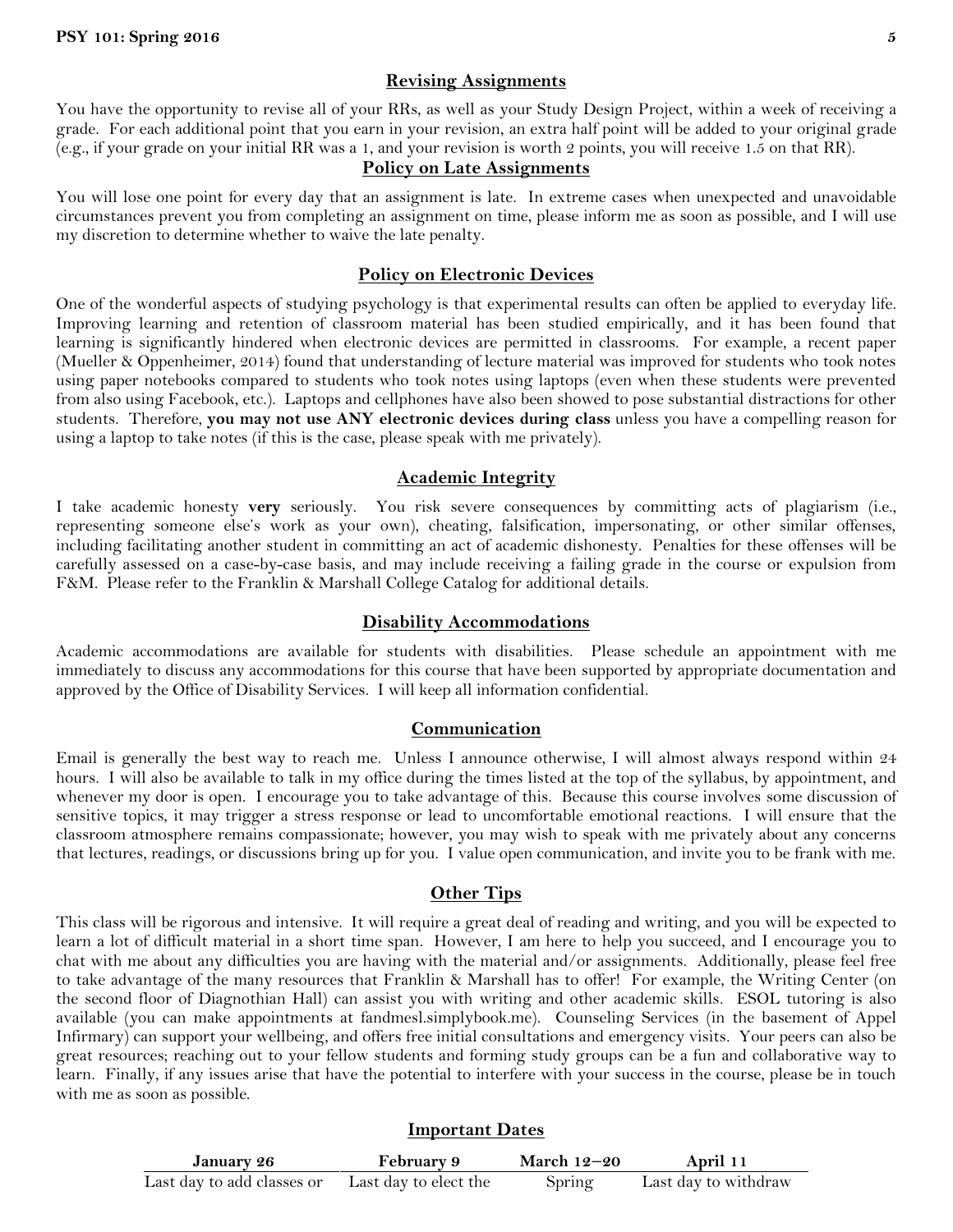| <b>PSY 101: Spring 2016</b> |  |  |
|-----------------------------|--|--|
|                             |  |  |

withdraw without record P/NP grading option break classes with record

| T.B.A.<br>March 2<br>March 4<br>March 25<br>April 19<br>January 29<br>February $15-19$ |                                                                                                                                                                           |                                                                                                                                                                                                                                                                                                                                                                 |  |  |  |  |
|----------------------------------------------------------------------------------------|---------------------------------------------------------------------------------------------------------------------------------------------------------------------------|-----------------------------------------------------------------------------------------------------------------------------------------------------------------------------------------------------------------------------------------------------------------------------------------------------------------------------------------------------------------|--|--|--|--|
|                                                                                        | In-class team<br>Team meetings<br>for presentations<br>presentations                                                                                                      | Midterm<br>Research<br>Final paper<br>Study design<br>Study design<br>hypothesis due<br>project due<br>symposium<br>due<br>exam                                                                                                                                                                                                                                 |  |  |  |  |
|                                                                                        |                                                                                                                                                                           | <b>Semester Schedule</b>                                                                                                                                                                                                                                                                                                                                        |  |  |  |  |
|                                                                                        |                                                                                                                                                                           |                                                                                                                                                                                                                                                                                                                                                                 |  |  |  |  |
| Week #                                                                                 | <b>Lecture Topic</b>                                                                                                                                                      | Reading Assignments (to be completed by the beginning of each week)                                                                                                                                                                                                                                                                                             |  |  |  |  |
|                                                                                        |                                                                                                                                                                           | Designing, Conducting, Applying, and Disseminating Psychological Research                                                                                                                                                                                                                                                                                       |  |  |  |  |
| Week 1<br>(1/13,<br>1/15                                                               | Introduction to the<br>course: What<br>$psychology$ is $(n't)$                                                                                                            | Course syllabus [Posted on Canvas]<br>Stanovich, K. (2013). How to Think Straight about Psychology (pp. 1-19).<br>Dunn, E.W., & Norton, M. (2014, April 25). The New York Times. [http://nyti.ms/1m2QooS]                                                                                                                                                       |  |  |  |  |
| Week 2<br>(1/18,<br>1/20,<br>1/22)                                                     | Psychology in the real<br>world: Promises,<br>limitations, and ethical<br>issues                                                                                          | Konnikova, M. (2015, January 14). The New Yorker. [http://bit.ly/1KOoHUv]<br>Hughes, V. (2013, July 29). Aeon. [http://bit.ly/1WOIMmC]<br>Dixit, J. (2006, January 26). Slate. [http://slate.me/1hWXx6I]<br>Costandi, M. (2013, August 15). Nature, 500, 268-270. [Posted on Canvas]<br>Spiegel, A., & Miller, L. (2015, January 9). NPR. [http://n.pr/1DlIPgs] |  |  |  |  |
| Week 3<br>(1/25,<br>1/27,<br>1/29                                                      | Psychological science<br>in the popular press<br>and academic journals                                                                                                    | Mehr, S.A. (2015). Frontiers in Psychology, 6, 988. [Posted on Canvas]<br>Marcus, G. (2012, November 30). The New Yorker. [http://bit.ly/1YncnH4]<br>Jacobs, T. (2014, June 17). Pacific Standard. [http://bit.ly/1mdBMRT]<br>Lee, K., et al. (2014). Psychological Science, 25, 1630-1636. [Posted on Canvas]                                                  |  |  |  |  |
| Week 4<br>(2/1,<br>2/3,<br>2/5                                                         | Correlations and<br>experiments:<br>Determining causation                                                                                                                 | Stanovich, K. (2013). How to Think Straight about Psychology (pp. 73-106).                                                                                                                                                                                                                                                                                      |  |  |  |  |
| Week 5<br>(2/8,<br>2/10,<br>2(12)                                                      | Designing and<br>understanding<br>psychological research                                                                                                                  | Stanovich, K. (2013). How to Think Straight about Psychology (pp. $37-52$ , $107-121$ , $151-165$ ).                                                                                                                                                                                                                                                            |  |  |  |  |
| Week 6<br>(2/15,<br>2/17,<br>2/19                                                      | <b>Team presentations</b>                                                                                                                                                 |                                                                                                                                                                                                                                                                                                                                                                 |  |  |  |  |
| Week 7<br>(2/22,<br>2/24,<br>2/26                                                      | Additional topics in<br>introductory<br>psychology                                                                                                                        | T.B.A., based on class interest [will be posted on Canvas]<br>(Choices include personality, neuroscience, psychopathology, cognition, sleep, and parenting)<br>Stanovich, K. (2013). How to Think Straight about Psychology (pp. 185–205).                                                                                                                      |  |  |  |  |
| Week 8<br>(2/29,<br>3/2,<br>3/4)                                                       | Review for midterm (M); Midterm exam (W); Exams returned and recap (F)                                                                                                    |                                                                                                                                                                                                                                                                                                                                                                 |  |  |  |  |
|                                                                                        |                                                                                                                                                                           | <b>Interpreting Psychological Evidence: The Nature/Nurture Debate</b>                                                                                                                                                                                                                                                                                           |  |  |  |  |
| Week 9<br>(3/7,<br>3/9,<br>3/11)                                                       | The nature/nurture<br>debate and its<br>implications                                                                                                                      | Prinz, J. (2012). Beyond Human Nature (pp. 1-14, 365-368).<br>Pinker, S. (2002). The Blank Slate (pp. vii-xii, 5-6, 14-26, 141-158).                                                                                                                                                                                                                            |  |  |  |  |
| Week 10<br>(3/21,<br>3/23,<br>3/25                                                     | Universals, variation,<br>and the idea of human<br>nature                                                                                                                 | Prinz, J. (2012). Beyond Human Nature (pp. 193-212).<br>Pinker, S. (2002). The Blank Slate (pp. 30-41).                                                                                                                                                                                                                                                         |  |  |  |  |
| Week 11<br>(3/28,<br>3/30,<br>4/1)                                                     | Genes and heritability                                                                                                                                                    | Prinz, J. (2012). Beyond Human Nature (pp. 17-51).<br>Pinker, S. (2002). The Blank Slate (pp. 45-51, 372-399).                                                                                                                                                                                                                                                  |  |  |  |  |
| Week 12<br>(4/4,<br>4/6,<br>4/8                                                        | Evolution, learning,<br>and plasticity                                                                                                                                    | Prinz, J. (2012). Beyond Human Nature (pp. 137-169).<br>Pinker, S. (2002). The Blank Slate (pp. 51-58, 73-102, 219-223).                                                                                                                                                                                                                                        |  |  |  |  |
| Week 13<br>(4/11,<br>4/13,<br>4/15                                                     | Prinz, J. (2012). Beyond Human Nature (pp. 213-238).<br>Debate: Is gender a<br>biological or cultural<br>Pinker, S. (2002). The Blank Slate (pp. 337-359).<br>phenomenon? |                                                                                                                                                                                                                                                                                                                                                                 |  |  |  |  |